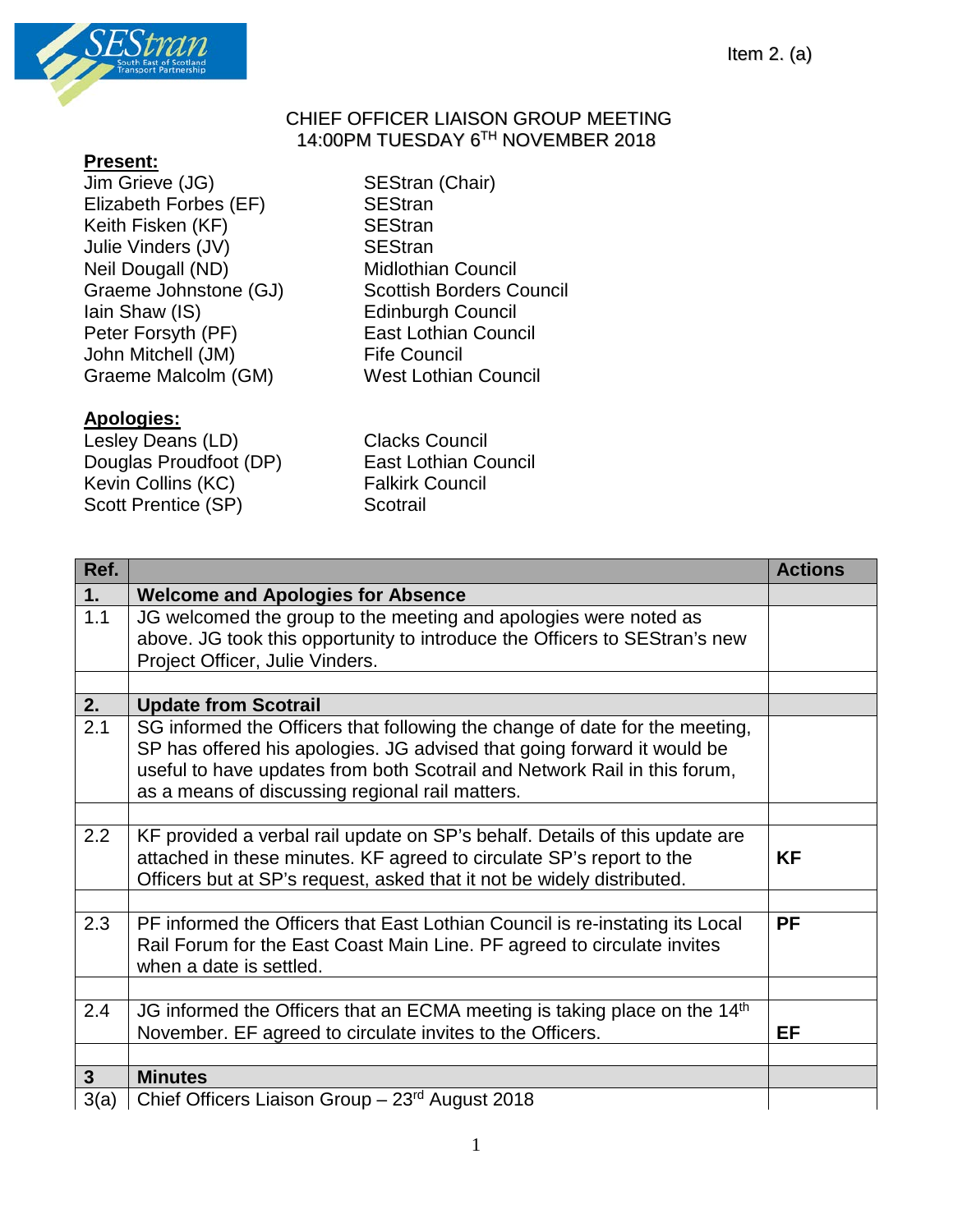|     | Agreed as a correct record                                                                    |           |
|-----|-----------------------------------------------------------------------------------------------|-----------|
|     | This followed with a discussion about electric vehicle charging points                        |           |
|     | across the region. It was agreed that this topic should be included as an                     | <b>JG</b> |
|     | item on the next agenda, in the form of a workshop, with a view to                            |           |
|     | establishing a regional strategy.                                                             |           |
|     | PF agreed to circulate a report that he is drafting for the Members Library,                  | <b>PF</b> |
|     | that relates to electric vehicle charging mechanisms, for information.                        |           |
|     |                                                                                               |           |
| 4.  | <b>Agenda for December Board</b>                                                              |           |
| 4.1 | JG presented the proposed agenda for the December Board for                                   |           |
|     | discussion. Along with the traditional items, JG highlighted the following                    |           |
|     | additional items:                                                                             |           |
|     |                                                                                               |           |
|     | Edinburgh City Centre Transformation – presentation by Daisy                                  |           |
|     | Narayanan (Sustrans)                                                                          |           |
|     | <b>SEStran Policy Review (TBC)</b>                                                            |           |
|     | <b>Head of Programmes Report</b><br>$\bullet$<br><b>Climate Change Reporting</b><br>$\bullet$ |           |
|     | <b>Risk Report</b>                                                                            |           |
|     |                                                                                               |           |
| 4.1 | PF asked if SEStran had been forwarded a consultation from Sustrans in                        |           |
|     | relation to SCSP, on transforming Edinburgh. JG advised that he had not                       |           |
|     | received the document and requested that PF circulate the document to                         | <b>PF</b> |
|     | the Officers for information.                                                                 |           |
|     |                                                                                               |           |
| 4.2 | There was then a lengthy discussion about low emission zones, with focus                      |           |
|     | on the potential challenges.                                                                  |           |
| 5.  | <b>Financial Reports</b>                                                                      |           |
| (a) | <b>Financial Planning 2019-20</b>                                                             |           |
|     | IS presented the report that provided the Officers with an overview of the                    |           |
|     | financial planning being progressed for the partnership, for the 2019/20                      |           |
|     | revenue budget.                                                                               |           |
|     |                                                                                               |           |
|     | IS advised that the local government finance announcement is due on the                       |           |
|     | 17 <sup>th</sup> December, which will allow more certainty around local authority             |           |
|     | funding. IS advised that public authority contributions are fully anticipated                 |           |
|     | to remain as a one-year settlement, as in previous years.                                     |           |
|     | IS reported that the financial plan assumed no change in income from the                      |           |
|     | Scottish Government and from the partner councils.                                            |           |
|     |                                                                                               |           |
|     | IS asked the Officers to provide any feedback, ahead of the report being                      |           |
|     | converted into a report to the P&A on the 16 <sup>th</sup> November 2018 and the              |           |
|     | Partnership Board on the 7 <sup>th</sup> December 2018.                                       |           |
|     |                                                                                               |           |
|     | IS advised that the final budget will be presented to the SEStran Board in                    |           |
|     | March 2019 for approval.                                                                      |           |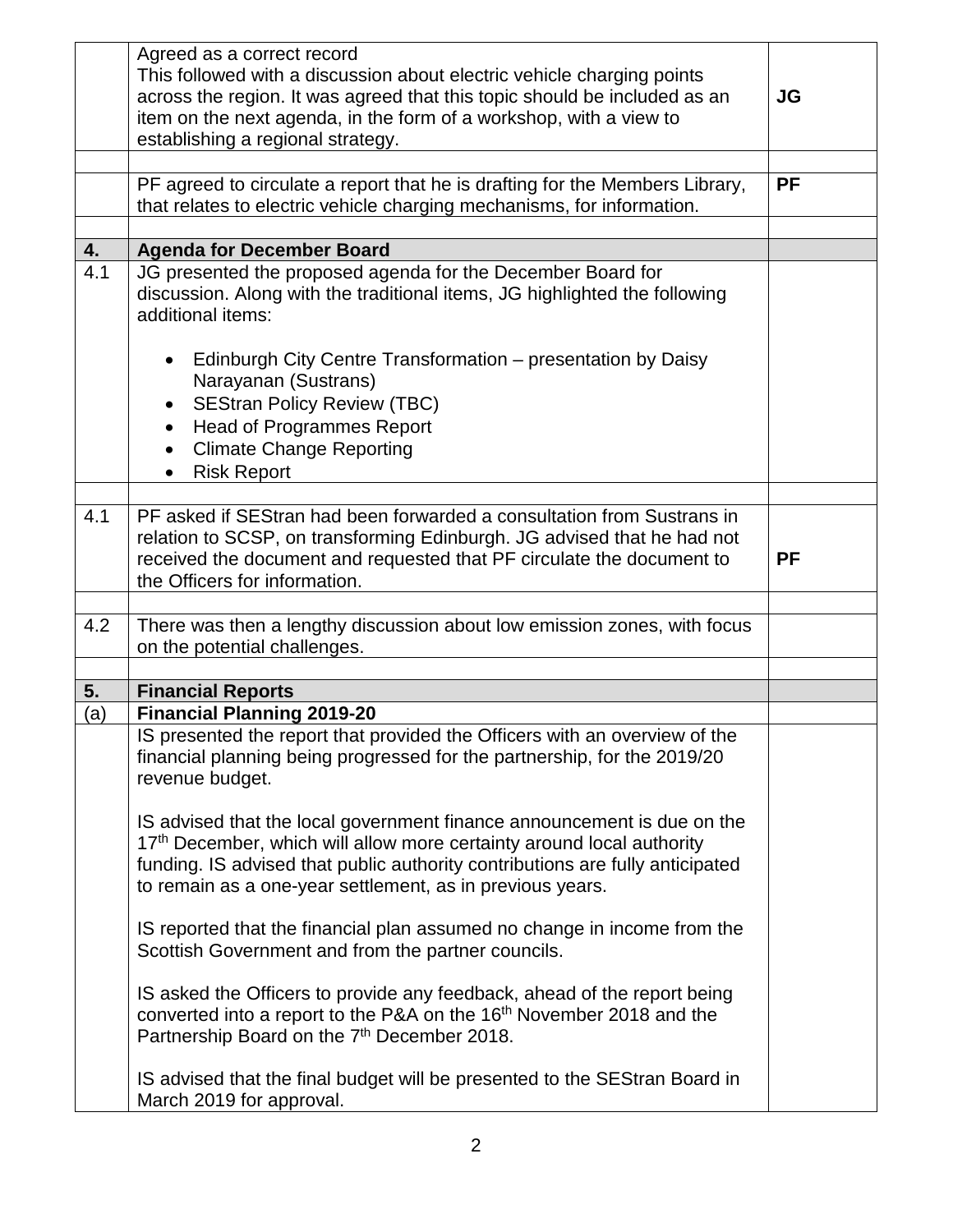| (b)              | <b>Finance Officer's Report</b>                                                                                                                                                 |  |
|------------------|---------------------------------------------------------------------------------------------------------------------------------------------------------------------------------|--|
|                  | IS provided a verbal update stating that this year's budget is currently on                                                                                                     |  |
|                  | track.                                                                                                                                                                          |  |
|                  |                                                                                                                                                                                 |  |
| 6.               | <b>Projects Update</b>                                                                                                                                                          |  |
| 6.1              | JV presented the report, which informed the Officers of SEStran's project                                                                                                       |  |
|                  | updates.                                                                                                                                                                        |  |
|                  |                                                                                                                                                                                 |  |
| 6.2              | JM asked for more information about the 6 new hubs being developed                                                                                                              |  |
|                  | through the Go e-Bike project. KF fed back that the ambition is to have                                                                                                         |  |
|                  | hubs in each of the local authorities.                                                                                                                                          |  |
|                  |                                                                                                                                                                                 |  |
| 6.3              | KF informed the Officers that the information event at COSLA, in relation to<br>the 'Can Do' fund will now take place on the 7 <sup>th</sup> December, not the 26 <sup>th</sup> |  |
|                  | November, as indicated in the report.                                                                                                                                           |  |
|                  |                                                                                                                                                                                 |  |
| 7.               | <b>Intelligent Centralisation</b>                                                                                                                                               |  |
| $\overline{7}.1$ | JG indicated that there are no updates on this item, however, recognised                                                                                                        |  |
|                  | that the suggestion of an item on electric vehicle strategy (as discussed                                                                                                       |  |
|                  | earlier) is a good example of potential collaboration. It was then suggested                                                                                                    |  |
|                  | that intelligent centralisation should remain on the agenda for future                                                                                                          |  |
|                  | discussion.                                                                                                                                                                     |  |
|                  |                                                                                                                                                                                 |  |
| 8.               | <b>HS2 Update</b>                                                                                                                                                               |  |
| 8.1              | JG advised the Officers that he attended a HS2 East Board meeting in<br>Newcastle on the 12 <sup>th</sup> October.                                                              |  |
|                  |                                                                                                                                                                                 |  |
| 8.2              | JG stated that the meeting was positive, with discussions about HS2                                                                                                             |  |
|                  | coming up through the Northern cities, allowing numerous possibilities for                                                                                                      |  |
|                  | economic development. There was also discussion about access into to                                                                                                            |  |
|                  | Scotland via HS2.                                                                                                                                                               |  |
| 8.3              | Studies are underway to establish whether Newcastle station can                                                                                                                 |  |
|                  | accommodate 400m trains, which will be necessary to facilitate HS2 going                                                                                                        |  |
|                  | North to Scotland.                                                                                                                                                              |  |
|                  |                                                                                                                                                                                 |  |
| 9.               | <b>ECOMM Update</b>                                                                                                                                                             |  |
| 9.1              | KF advised the Officers that the upcoming ECOMM event is set to take                                                                                                            |  |
|                  | place at McEwan Hall from the $29th$ May – 31 <sup>st</sup> May, with 300-350 expected                                                                                          |  |
|                  | attendees. KF also shared that the overall theme of the conference is                                                                                                           |  |
|                  | "Improving Lives and Communities". The sub themes of the conference are                                                                                                         |  |
|                  | as follows:                                                                                                                                                                     |  |
|                  |                                                                                                                                                                                 |  |
|                  | Mobility Management to improve wellbeing and health in                                                                                                                          |  |
|                  | communities                                                                                                                                                                     |  |
|                  | Mobility Management to improve micro/macro accessibility to jobs<br>and services                                                                                                |  |
|                  |                                                                                                                                                                                 |  |
|                  | Mobility Management to improve air quality and climate action                                                                                                                   |  |